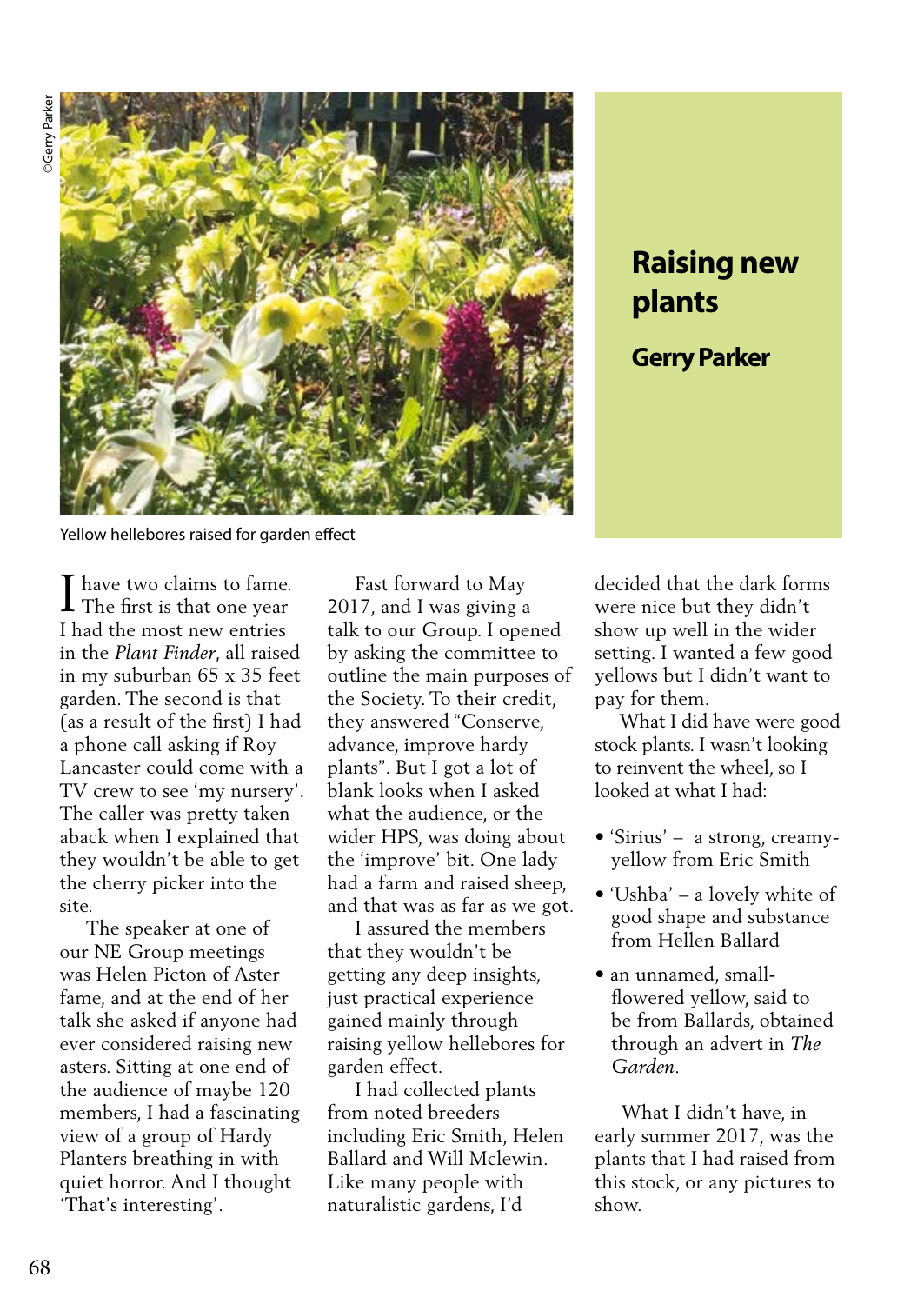My answer to illustrating the practical effects of theoretical breeding was to produce some of my stock of canaries. It was a treat to watch the members' faces when I got a big box from under the table and set out small cages.

 The audience knew that they were birds, and identified one as a canary, "because it's yellow". The other birds threw them: the smallest one might be a canary, because it was also yellow. The brown bird... no idea.

 I used this stock to show the effects of selective breeding and hidden genes, pointing out that the big yellow bird was a Norwich Canary, in its day the musthave music system for Georgian gents. A breed that is the avian equivalent of a double-flowered old French peony. The small yellow bird was an Irish Canary, less than half the size of the Norwich but with much more vigour. An important point is that the original wild Canary was dull green. Five hundred years of domestication and generations of selection had produced yellow birds.

 I knew from experience that the F1 progeny from a Norwich x Irish cross would be intermediate. But backcrossing each year's chicks over say five generations to a pure-bred Norwich would result in a Norwich lookalike with oomph.

 I turned to the brown bird, which was a cinnamon

Norwich Canary. That colour was the first mutation to arise in canaries over 250 years ago. It arises from a recessive gene, and the colour of the progeny can be accurately predicted on the day of hatching by eye colour alone. For example, using a breeding pair of cinnamon cock bird and a yellow hen will result in young cocks that have dark eyes and yellow colouring, but 'carry' a hidden gene for cinnamon. But all the hen chicks will have pink eyes and cinnamon plumage.

 The practical application in plant breeding is in, for example, breeding double flowers. Single-flowered seedlings from a doubleflowered parent will all carry the gene for doubling. Backcrossing them to the parent, or crossing them with each other, will produce doubleflowered plants.

I was keeping vigour in

mind when breeding my hellebores. My initial seedparent was 'Sirius', good in its day, and a good parent, but not up to the standard of modern yellows. The initial cross with 'Ushba' gave better forms with pale cream flowers.

 When those seedlings flowered, I crossed the best of them with the smallflowered good yellow from Helen Ballard. Three years of actively 'growing' the resulting plants in pots gave plants of good colour, but worse form.

 The answer to the form question was to back-cross again to 'Ushba', for her vigour and good looks. After selecting over ten years I had my garden-worthy stand of yellows. I'm happy with them and they make a good show in front of my bird shed. I call them 'Sirius Improved' in my more pretentious moments.



Green Norwich, the original canary



Yellow Norwich, the Georgian sound system